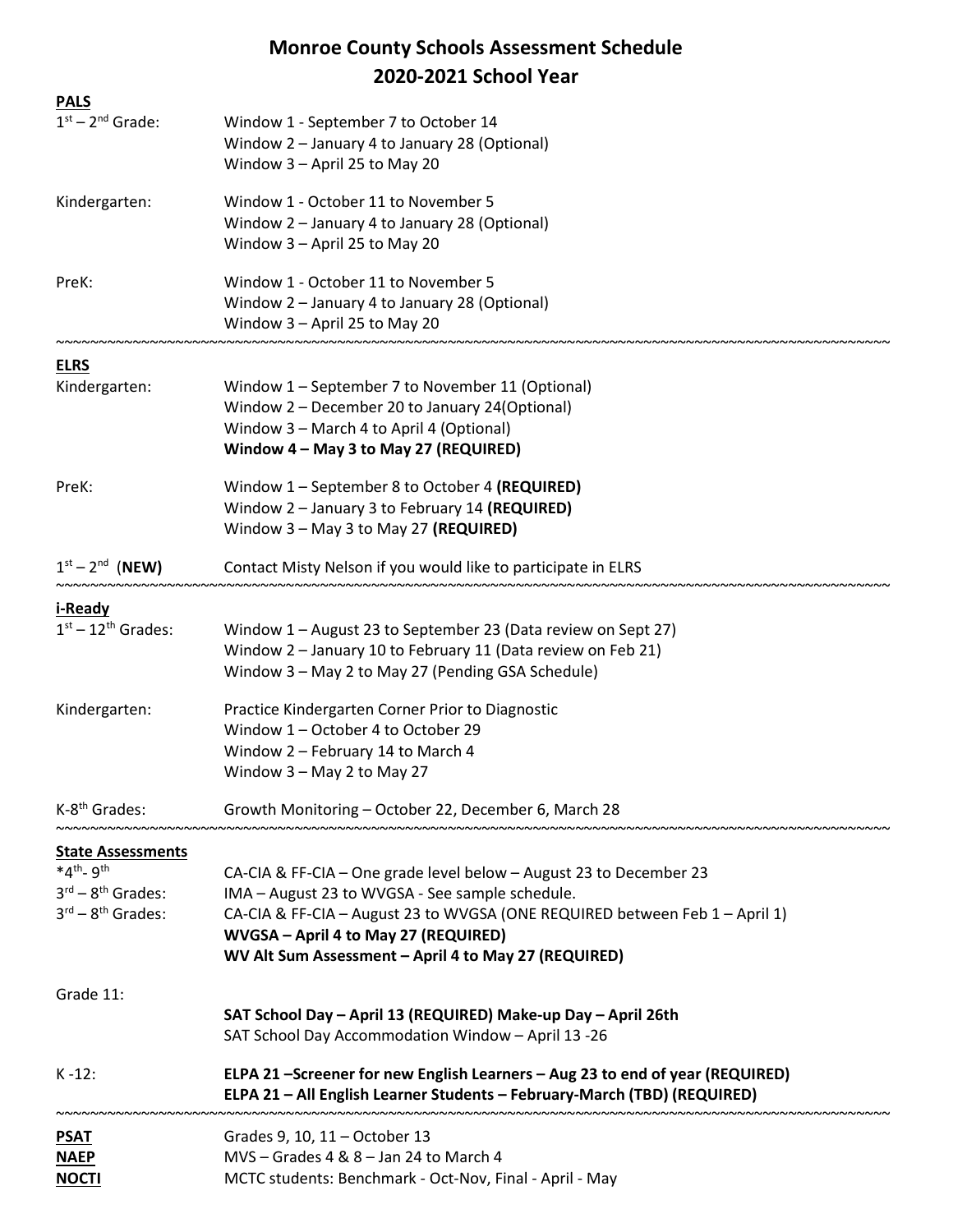## SAMPLE Schedule for completing IMAs

| <b>GRADES</b> | <b>ASSESSMENTS</b>                                                                         | <b>DATES</b>             |
|---------------|--------------------------------------------------------------------------------------------|--------------------------|
|               | <b>IMAs</b>                                                                                |                          |
|               | ELA Informational A                                                                        |                          |
|               | <b>ELA Literature A</b>                                                                    |                          |
| $6 - 8$       | Math The Number System A (grade 6)                                                         | <b>First Nine Weeks</b>  |
|               | Math The Number System B (grade 6)                                                         |                          |
|               | Math The Number System A (grade 7)<br>Math The Number System B (grade 7)                   |                          |
|               | Math The Number System C (grade 7)                                                         |                          |
|               | Math Expressions & Equations A - Topics 4 (grade 7)                                        |                          |
|               | Math Expressions & Equations A (grade 8)<br>Math Expressions & Equations B (grade 8)       |                          |
|               | <b>IMAs</b>                                                                                |                          |
|               |                                                                                            |                          |
|               | ELA Writing Informative A<br>ELA Writing Informative B                                     |                          |
|               | ELA Editing A                                                                              |                          |
|               | ELA Listening A (grade 7)                                                                  | <b>Second Nine Weeks</b> |
| $6 - 8$       | Math Expressions & Equations A (grade 6)                                                   |                          |
|               | Math Expressions & Equations B (grade 6)                                                   |                          |
|               | Math Expressions & Equations A (grade 7)<br>Math Expressions & Equations B (grade 7)       |                          |
|               | Math Functions A (grade 8)                                                                 |                          |
|               | Math Functions B (grade 8)                                                                 |                          |
|               | <b>IMAs</b>                                                                                |                          |
|               | Writing Argumentative A                                                                    |                          |
|               | <b>ELA Editing B</b><br>ELA Informational B (grade 7)                                      |                          |
|               | ELA Literature B (grade 7)                                                                 | <b>Third Nine Weeks</b>  |
|               | Math Ratios & Proportions A (grade 6 & 7)                                                  |                          |
| $6 - 8$       | Math Ratios & Proportions B (grade 6 & 7)                                                  |                          |
|               | Math Ratios & Proportions C (grade 6 & 7)                                                  |                          |
|               | Math Functions A (grade 8)<br>Math Functions B (grade 8)                                   |                          |
|               | Math Statistics & Probability A (grade 8)                                                  |                          |
|               | Math Statistics & Probability B (grade 8)                                                  |                          |
|               | <b>CA-CIA or FF-CIA - Required for Test Preparation</b>                                    |                          |
|               | <b>IMAs</b>                                                                                |                          |
|               | <b>ELA Writing Argumentative B</b>                                                         |                          |
|               | ELA Editing C (grade 6)<br>ELA Informational C (grade 7)                                   |                          |
|               |                                                                                            |                          |
|               | Math Geometry/Statistics & Probability A (grade 6)                                         |                          |
|               | Math Geometry/Statistics & Probability B (grade 6)<br>Math Geometry A (grade 7)            |                          |
|               | Math Geometry B (grade 7)                                                                  |                          |
| $6 - 8$       | Math Geometry C (grade 7)<br>Math Statistics & Probability A (grade 7)                     | <b>Fourth Nine Weeks</b> |
|               | Math Statistics & Probability B (grade 7)                                                  |                          |
|               | Math Geometry/The Number System A (grade 8)                                                |                          |
|               | Math Geometry/The Number System B (grade 8)<br>Math Geometry/The Number System C (grade 8) |                          |
|               | Math Geometry/The Number System D (grade 8)                                                |                          |
|               | Math Statistics & Probability A (grade 8)                                                  |                          |
|               | Math Statistics & Probability B (grade 8)<br>Math Functions A (grade 8)                    |                          |
|               | Math Functions B (grade 8)                                                                 |                          |